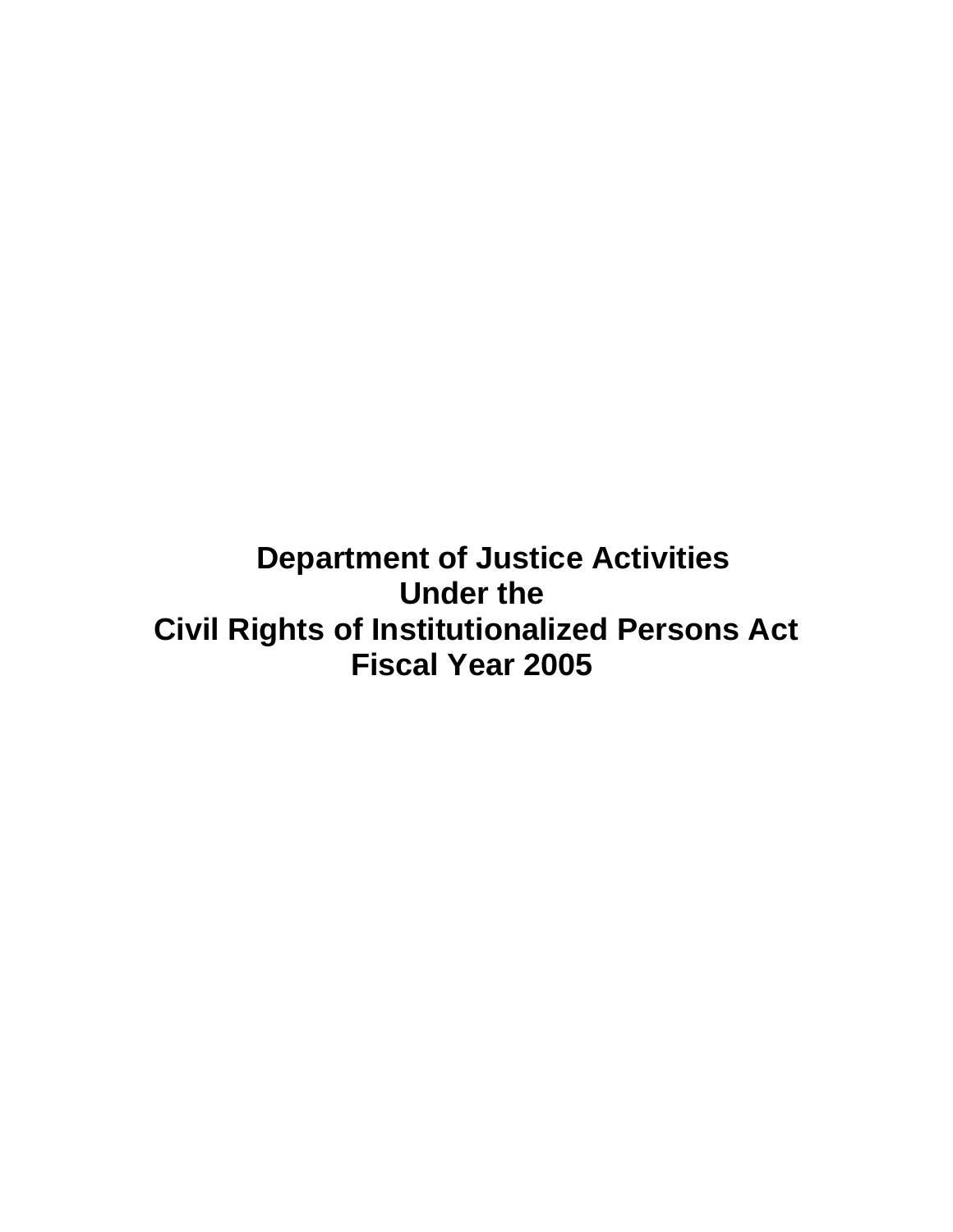# **Table of Contents**

| Ι.    | <b>Introduction and Overview</b>                                                   |                                                                                       |                |
|-------|------------------------------------------------------------------------------------|---------------------------------------------------------------------------------------|----------------|
| ΙΙ.   | Filing of CRIPA Complaints/Resolution of Lawsuits and Investigations               |                                                                                       | 4              |
|       | А.                                                                                 | <b>Cases Filed</b>                                                                    | $\overline{4}$ |
|       | B.                                                                                 | Settlements in Cases Filed in Prior Fiscal Years                                      | $\overline{7}$ |
|       | C.                                                                                 | Out of Court Settlements Addressing Deficiencies<br>Identified in CRIPA Investigation | 8              |
| III.  | <b>Prison Litigation Reform Act</b>                                                |                                                                                       | 9              |
| IV.   | <b>Compliance Evaluations</b>                                                      |                                                                                       | $9\,$          |
| V.    | <b>Enforcement Activities</b>                                                      |                                                                                       | 12             |
| VI.   | <b>Termination of CRIPA Consent Decrees and Partial Dismissal</b><br>of Complaints |                                                                                       | 13             |
| VII.  | <b>New CRIPA Investigations</b>                                                    |                                                                                       | 13             |
| VIII. | <b>Findings Letters</b>                                                            |                                                                                       | 14             |
| IX.   | <b>Investigation Closures</b>                                                      |                                                                                       | 17             |
| Х.    | New Freedom Initiative                                                             |                                                                                       | 17             |
| XI.   | <b>Technical Assistance</b>                                                        |                                                                                       | 19             |
| XII.  | Responsiveness to Allegations of Illegal Conditions                                |                                                                                       | 20             |
| XIII. | <b>Juvenile Justice Activities</b>                                                 |                                                                                       | 21             |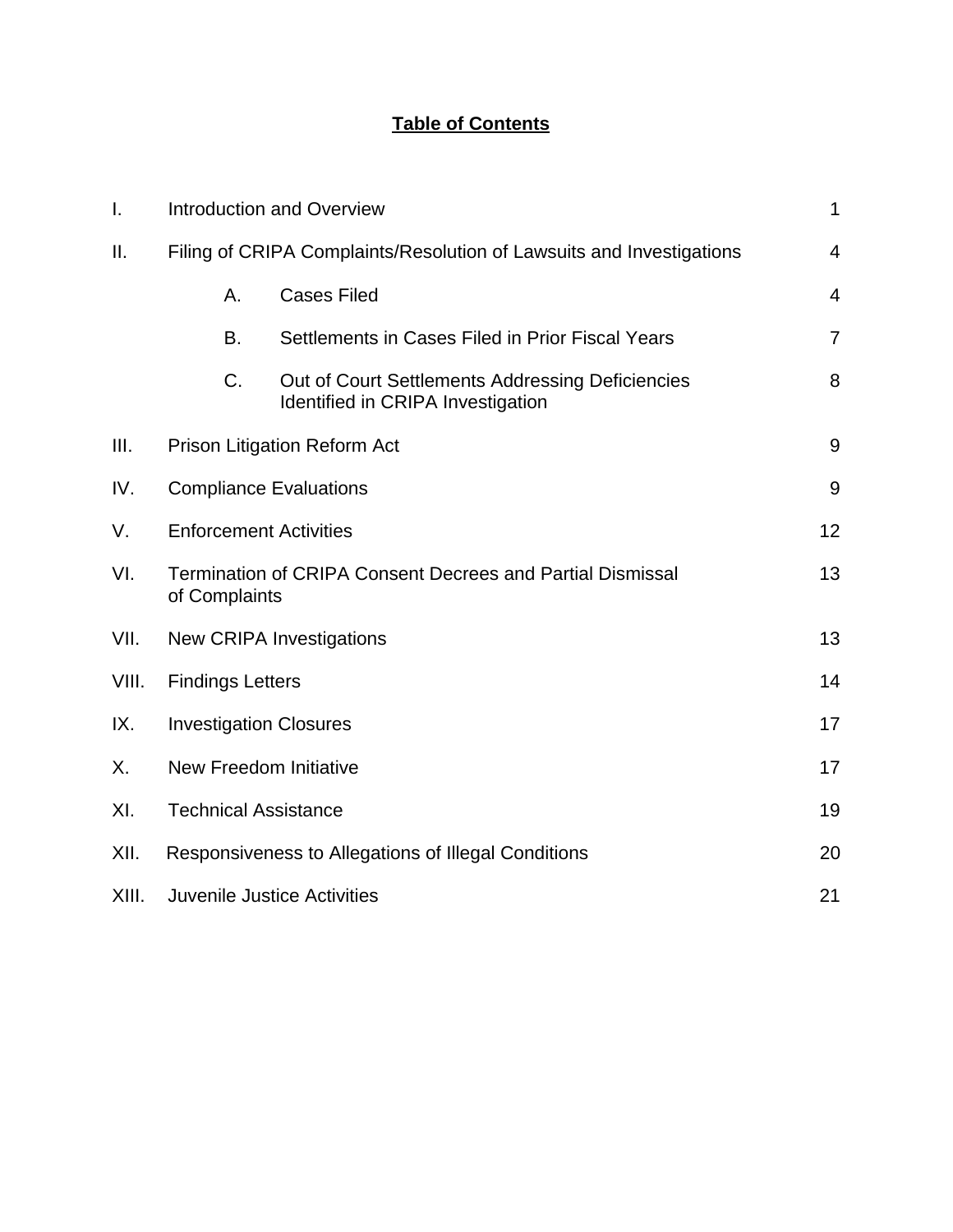### I. Introduction and Overview

The Attorney General has authority to investigate conditions in public residential facilities<sup>1</sup> and to take appropriate action if a pattern or practice of unlawful conditions deprives persons confined in the facilities of their constitutional or federal statutory rights, pursuant to the Civil Rights of Institutionalized Persons Act (CRIPA), 42 U.S.C.  $\S$ § 1997- 1997j.<sup>2</sup> With respect to juvenile justice, the Department has concurrent jurisdiction to conduct investigations pursuant to the Violent Crime Control and Law Enforcement Act of 1994, 42 U.S.C. § 14141, and CRIPA. The Attorney General has delegated day-to-day responsibility for CRIPA activities (as well as § 14141) to the Civil Rights Division and its Special Litigation Section.

Protecting the rights of institutionalized persons is a priority in the Department's civil rights law enforcement effort. According to Assistant Attorney General of the Civil Rights Division R. Alexander Acosta, in reference to the Division's settlement of a nursing home matter during fiscal year 2005, "[institutionalized persons] deserve dignity and respect for their rights, and [w]hen a county takes responsibility for the care of, [institutionalized persons], it accepts responsibility to ensure that those [persons'] constitutional rights are protected."

The Division's commitment to the vigorous enforcement of CRIPA is evidenced by its activities under that statute: since January 20, 2001, the Division opened 57

<sup>&</sup>lt;sup>1</sup> Institutions covered by CRIPA include nursing homes, mental health facilities, facilities for persons with developmental disabilities, residential schools for children with disabilities, jails, prisons, and juvenile justice facilities.

 $2^2$  CRIPA does not cover the federal statutory rights of persons in jails and prisons.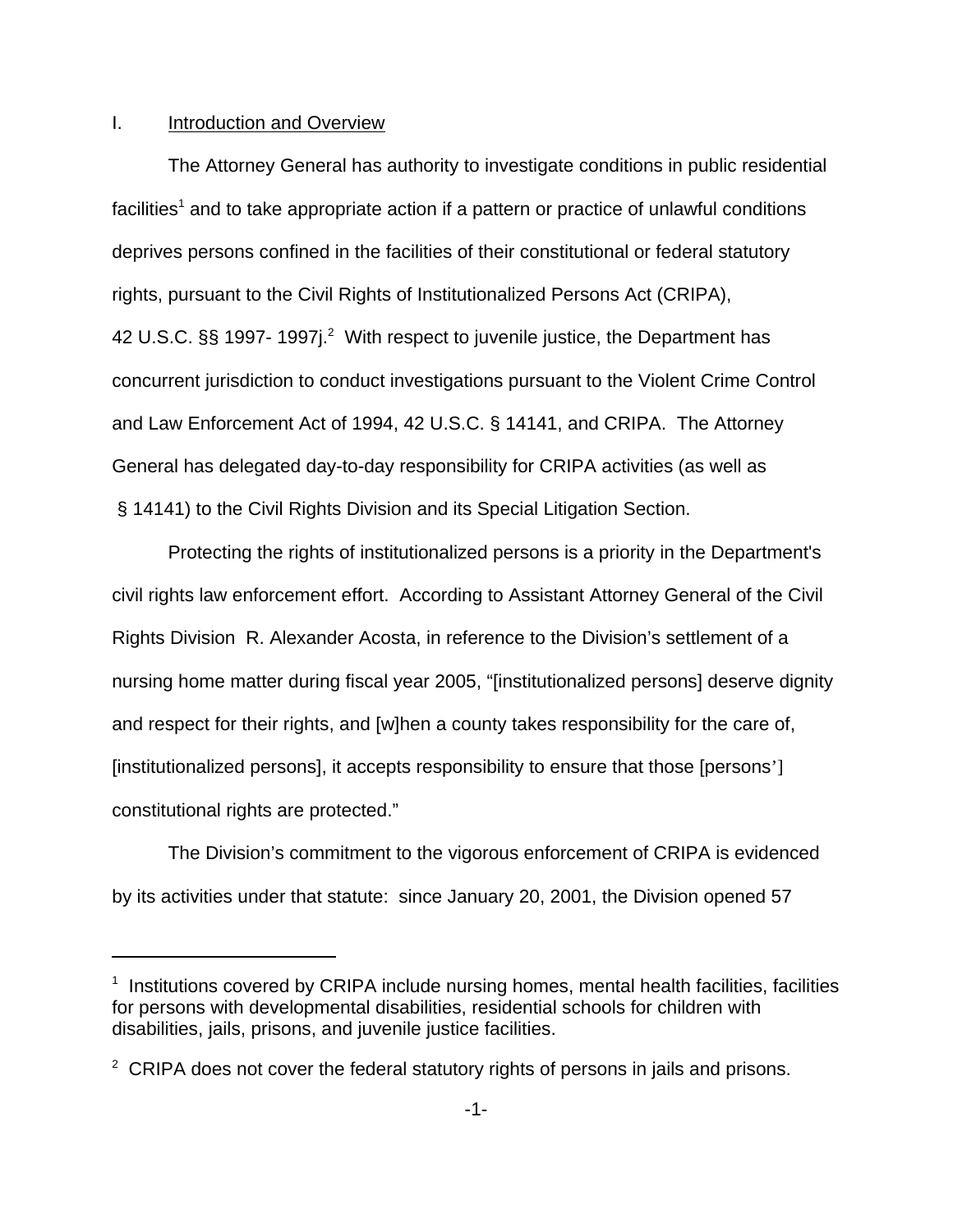CRIPA investigations, issued 42 findings letters, filed 16 cases, and obtained 42 substantial agreements.<sup>3</sup> For investigations alone, this figure represents more than a 24 percent increase over the 45 such investigations initiated over the preceding four and three quarter years.

From May 1980, when CRIPA was enacted, through September 2005, the Division investigated conditions in 420 nursing homes, mental health facilities, centers for persons with developmental disabilities, residential schools for children with disabilities, jails, prisons, and juvenile justice facilities. As a result of the Department's CRIPA enforcement, thousands of persons residing in public institutions across our country no longer live in dire, often life-threatening, conditions.

At the end of fiscal year 2005, the Division was active in CRIPA matters and cases involving over 175 facilities<sup>4</sup> in 32 states, the Commonwealths of Puerto Rico and the Northern Mariana Islands, and the Territories of Guam and the Virgin Islands.<sup>5</sup> The Division continued its investigations of 76 facilities, and monitored the implementation of consent decrees, settlement agreements, memoranda of understanding, and court

 $3$  These figures are for the period from January 2001 through September 2005.

<sup>&</sup>lt;sup>4</sup> This figure does not include the Division's monitoring of the District of Columbia community system for persons with mental retardation in Evans and United States v. Williams (D. D.C.), a pre-CRIPA suit.

<sup>&</sup>lt;sup>5</sup> Fiscal year 2005 began on October 1, 2004, and ended on September 30, 2005. This report is submitted to Congress to supplement the Attorney General's report on Fiscal Year 2005 Department activities by providing additional details about CRIPA actions during the fiscal year pursuant to 42 U.S.C. § 1997f.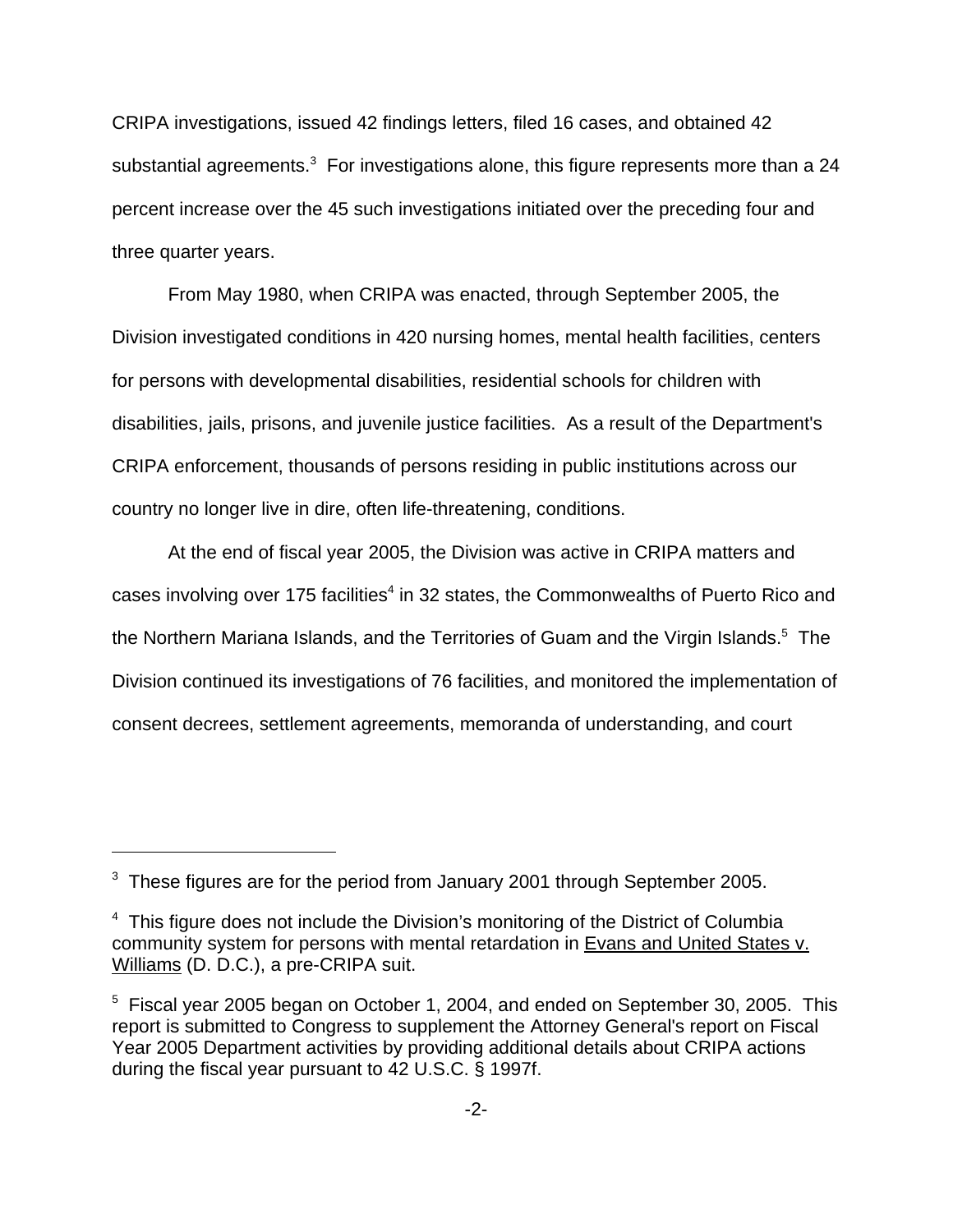orders involving 99 facilities.<sup>6</sup> During the fiscal year, the Division, accompanied by expert consultants, conducted 120 tours of facilities to evaluate conditions and monitor compliance.

The Division filed five institutional lawsuits involving seven facilities while closing three cases during the fiscal year. The Division initiated 11 investigations and issued nine findings letters regarding investigations of nine facilities during the fiscal year.<sup>7</sup> In addition, during fiscal year 2005, the Division closed eight investigations of nine facilities. Two of these facilities were closed voluntarily by the State.<sup>8</sup>

In keeping with the statutory requirements of CRIPA and the Attorney General's initiative, the Division engaged in negotiations and conciliation efforts to resolve a number of CRIPA matters both before and after filing CRIPA cases. The Division also consulted with public officials and provided technical assistance to a substantial number of jurisdictions to assist in the correction of deficient conditions. Lastly, pursuant to Section f(5) of CRIPA, the Division provides information regarding the progress made in each Federal institution (specifically from the Bureau of Prisons and

<sup>&</sup>lt;sup>6</sup> In addition, the Division is monitoring compliance with court orders that cover persons who previously resided in institutions, but who currently reside in community based residential settings in Hawaii, Indiana, Iowa, Pennsylvania, Puerto Rico, Tennessee, and Wisconsin.

 $7$  The agreements and findings letters are available on the Division's website at http://www.usdoj.gov/crt/split/index.html.

 $8$  Baxter County, Arkansas closed its nursing home in fiscal year 2005. The State of Indiana voluntarily closed the New Castle State Developmental Center in fiscal year 2004, although the Division kept its investigation open longer to ensure that outstanding recommended medial measures which survived the physical closure of the site were fully implemented.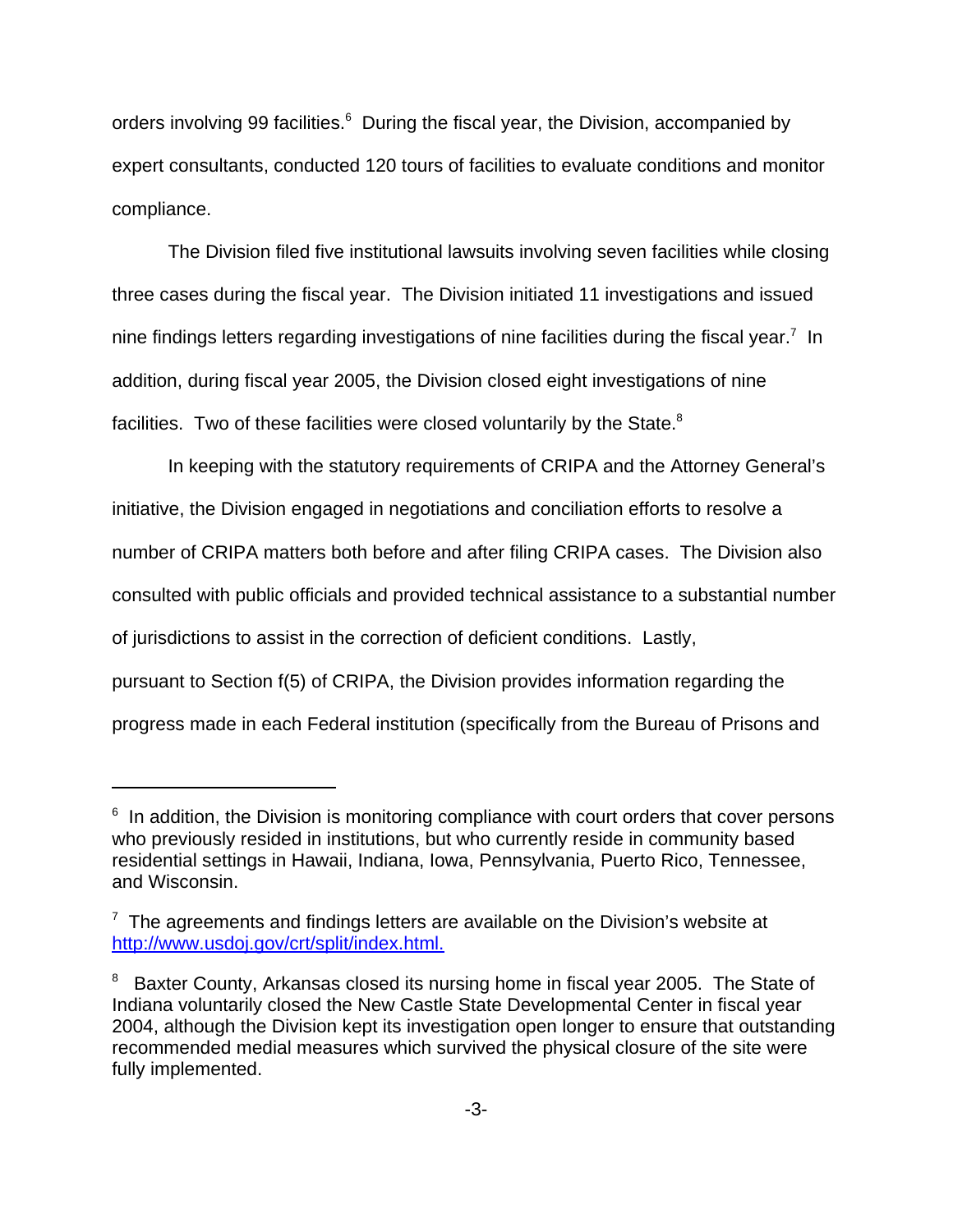the Department of Veteran's Affairs) toward meeting existing promulgated standards for such institutions or constitutionally guaranteed minima.

### **II. Filing of CRIPA Complaints/Resolution of Lawsuits and Investigations**

#### A. Cases Filed

1. On November 16, 2004, the Division filed a complaint and consent decree in United States v. State of Mississippi (S.D. Miss.) regarding conditions at the Reginald P. White Nursing Facility in Meridian, Mississippi, a state-operated nursing facility. The complaint alleged that the State engaged in unlawful patterns and practices, including failure to: provide residents with reasonable safety and protection from harm; ensure freedom from undue restraint; provide adequate medical and mental health care; and nutritional management and rehabilitative treatment. In addition, the complaint alleged that residents are not adequately evaluated for placement in the most integrated setting appropriate to each resident's individual needs. The consent decree, entered by the Court on November 23, 2004, requires the State to ensure timely and appropriate assessment of the need for medical, restorative, therapeutic, and mental health treatment to residents; utilize restraints only in accordance with generally accepted professional standards identified in federal statutes and guidelines; and provide residents with adequate nutrition, hydration and mealtime assistance consistent with their individual needs. The decree required that residents shall be provided services in the most integrated setting appropriate to their needs consistent with Olmstead v. L.C. 527 U.S. 581 (1999) ) and the Americans with Disabilities Act, 42 U.S.C. 12132 et seq. The Division continues to monitor compliance with the consent decree.

-4-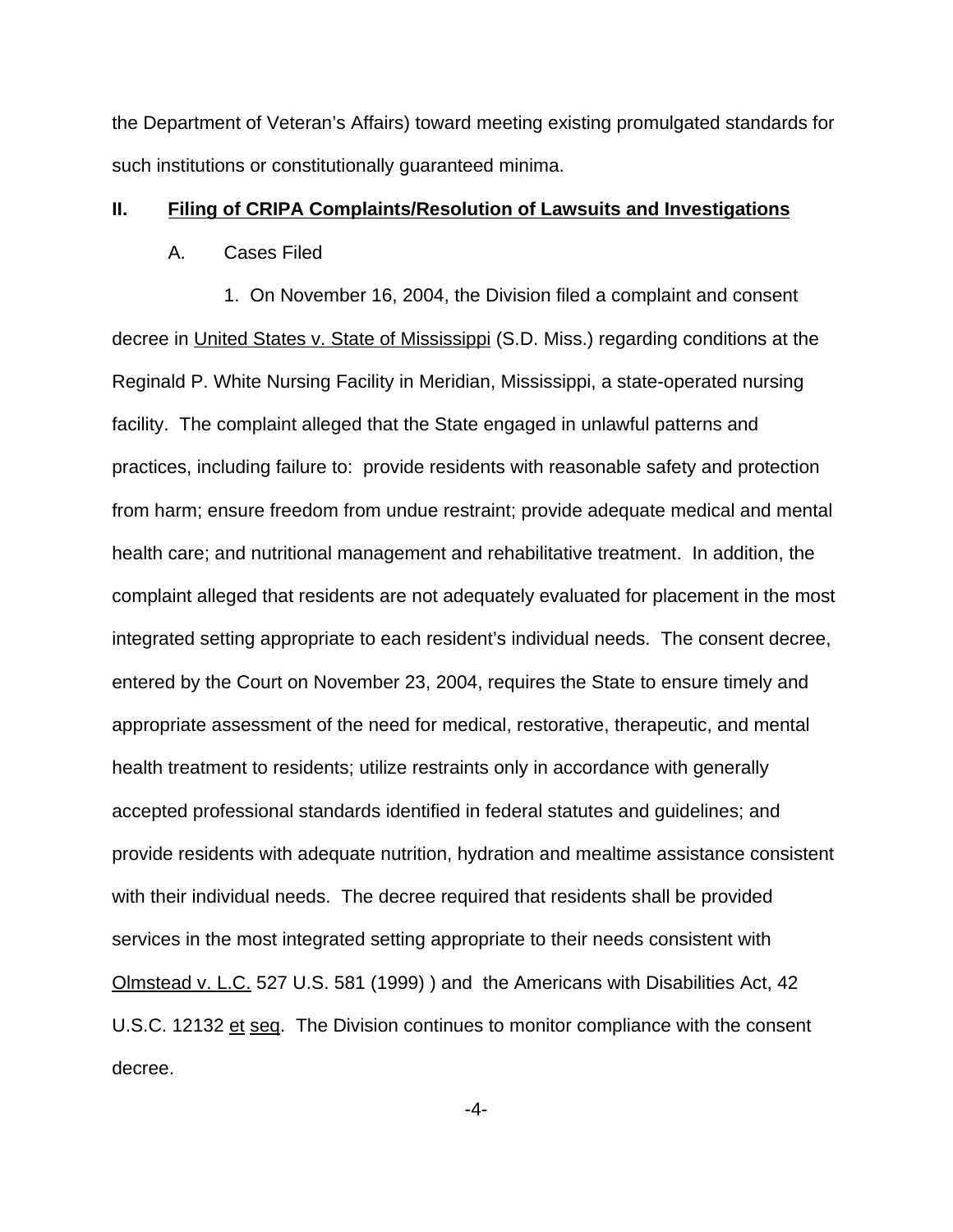2. On November 18, 2004, the Division filed a complaint and consent decree in United States v. Iowa (S.D. Ia.) regarding conditions at Glenwood Resource Center and Woodward Resource Center in Glenwood and Woodward, Iowa respectively. The action resolved the Division's investigations into alleged pattern and practice violations involving the adequacy of treatment and care at these facilities, both state-owned and operated residential facilities serving persons with developmental disabilities. The consent decree requires the State to provide: a safe and humane environment and ensure that residents are protected from harm, abuse and neglect; adequate medical, neurological and psychiatric care; adequate nutritional and physical support; adequate nursing, psychological, and behavioral services; and treatment in the setting most appropriate to the resident's individualized needs. The Division is monitoring compliance with the consent decree.

3. On February 18, 2005, the Division filed a complaint and a consent decree in United States v. Mercer County, New Jersey (D. N.J.) regarding a pattern and practice of inadequate conditions at the Mercer County Geriatric Center. This facility is owned and operated by Mercer County, New Jersey. The consent decree requires the County to: provide adequate safety, medical, mental health, and nursing care to residents; meet generally accepted professional standards regarding use of restraints; provide adequate nutrition, hydration, and mealtime dining assistance; provide adequate therapeutic, restorative and rehabilitative care for resident mobility and self-care; and provide services in the most integrated setting appropriate to the needs of each individual resident. The Division is monitoring compliance with the consent decree.

-5-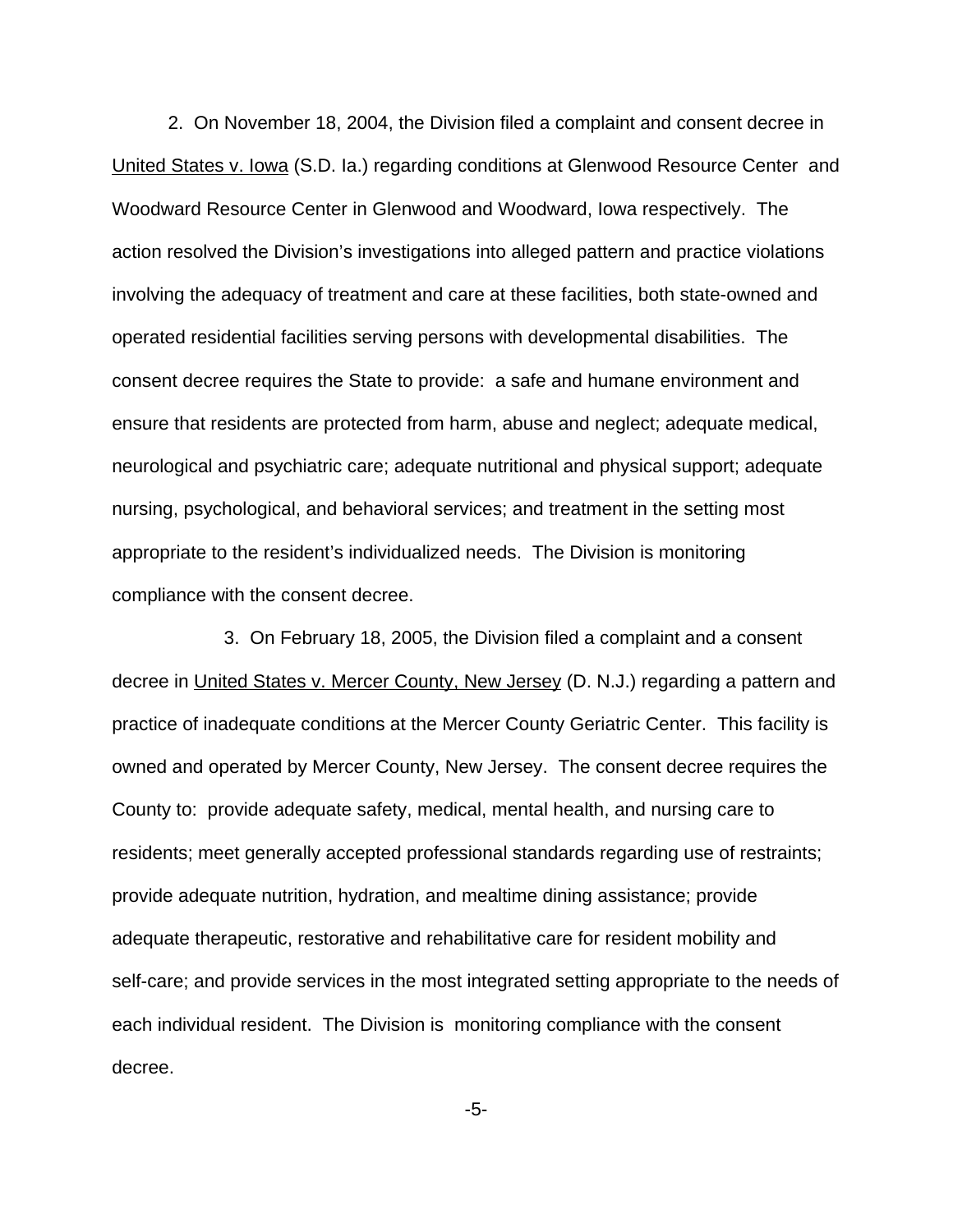4. On June 30, 2005, the Division filed a complaint and a settlement agreement in United States v. State of Maryland (D. Md.)<sup>9</sup> alleging a pattern and practice of unconstitutional conditions at Charles H. Hickey Jr. School in Baltimore, Maryland and the Cheltenham Youth Facility in Cheltenham, Maryland. The State of Maryland owns and operates both facilities. The agreement requires the State to: ensure that youth are protected from violence and other physical and sexual abuse by staff and other youth; fully implement the provisions of the State's suicide prevention policy; provide adequate medical, mental health and substance abuse treatment services; and ensure adequate special education services to students with disabilities. A monitoring team selected by both parties began to review compliance with the substantive terms of this agreement and will prepare written reports concerning progress toward compliance. The Division continues to monitor compliance with the settlement.

On August 12, 2005, the Division filed a complaint and settlement agreement in United States v. LeFlore County, Oklahoma (E.D. Okla.) regarding conditions of confinement at the LeFlore County Detention Center in Poteau, Oklahoma. The jail is owned and operated by LeFlore County. The agreement, which was entered by the Court on August 22, 2005, requires the County to: ensure a reasonably safe environment at the Center by retaining adequate numbers of trained staff to afford security; provide adequate medical, mental health and dental care to inmates; and

<sup>9</sup> The Division initiated the investigation of the Maryland juvenile facilities pursuant to CRIPA and § 14141; the court filings were pursuant to 42 U.S.C. § 14141.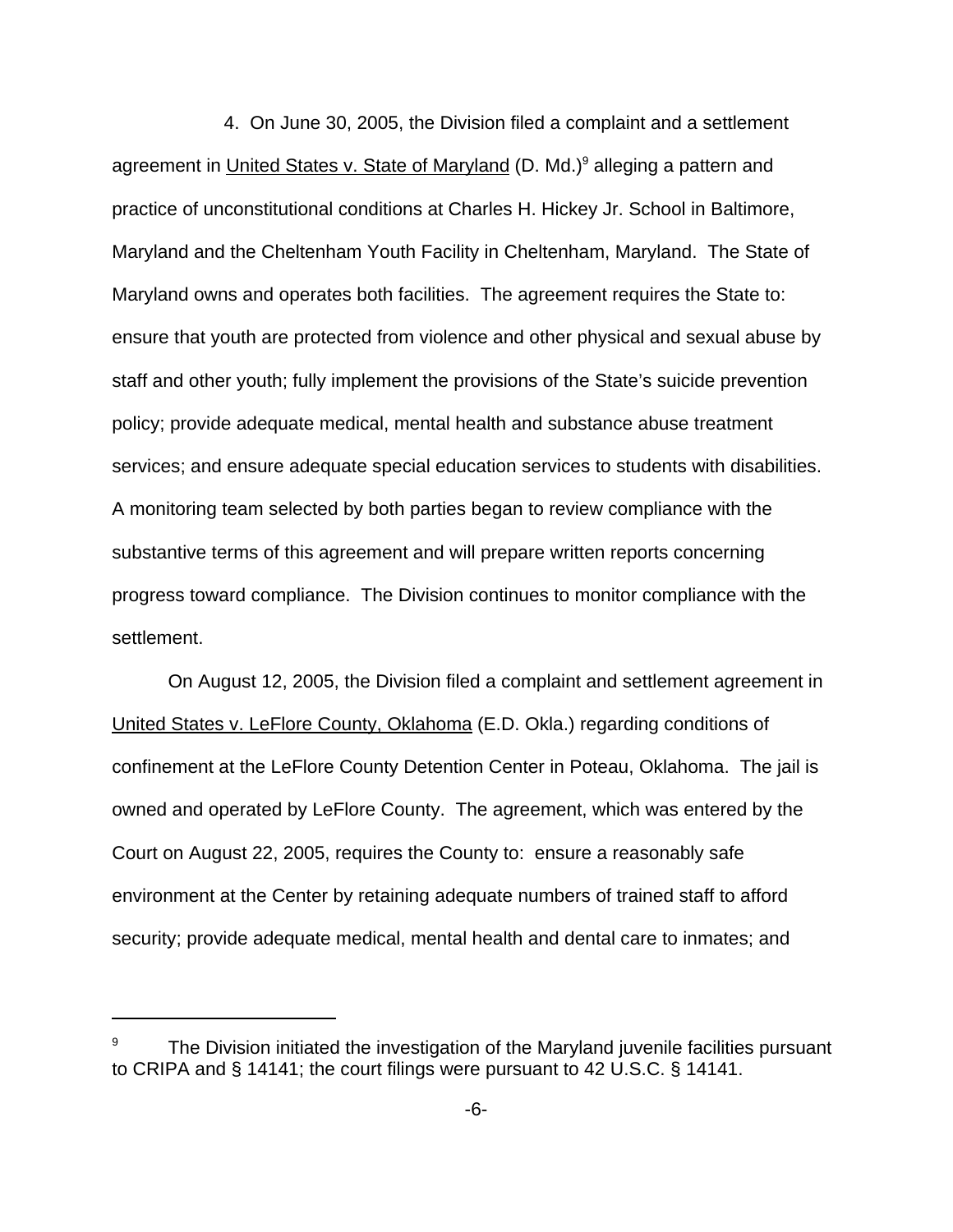improve the sanitation and food service areas within the Center. The Division continues to monitor compliance with the Agreement.

## B. Settlements in Cases Filed in Prior Fiscal Years

On May 4, 2005, the Division filed a consent decree and settlement agreement in United States v. Mississippi (S.D. Miss.)<sup>10</sup> regarding conditions at Oakley Training School and Columbia Training Schools in Raymond and Columbia, Mississippi respectively. On June 9, 2005, the Court entered the consent decree as a judgment of the court with respect to the Division's claims that the State failed to protect youth from harm and provide adequate medical care. Substantive remedies in the consent decree addressed the use of force on youth, abuse and neglect, undue use of restraints, the use of a "dark room" for punitive isolation of girls at the Columbia facility, suicide prevention, and adequate medical and dental care. The Court also conditionally dismissed without prejudice pursuant to Fed. R. Civ. P. 41(a)(2), claims raised in the Division's complaint regarding mental health care, rehabilitation, and education. The agreement provided that the State will ensure adequate mental health care and rehabilitative services to youth with mental illnesses by providing adequate screening, assessment and treatment; and will provide special education services to youth with disabilities as required pursuant to the Individuals with Disabilities Education Act (IDEA), 20 U.S.C. § 1400 et seq. A court-appointed Monitor will evaluate the steps taken by the State to comply with each substantive provision of the decree and settlement and report

The Division initiated the investigation of the Mississippi juvenile facilities pursuant to CRIPA and § 14141; the court filings were pursuant to 42 U.S.C. § 14141.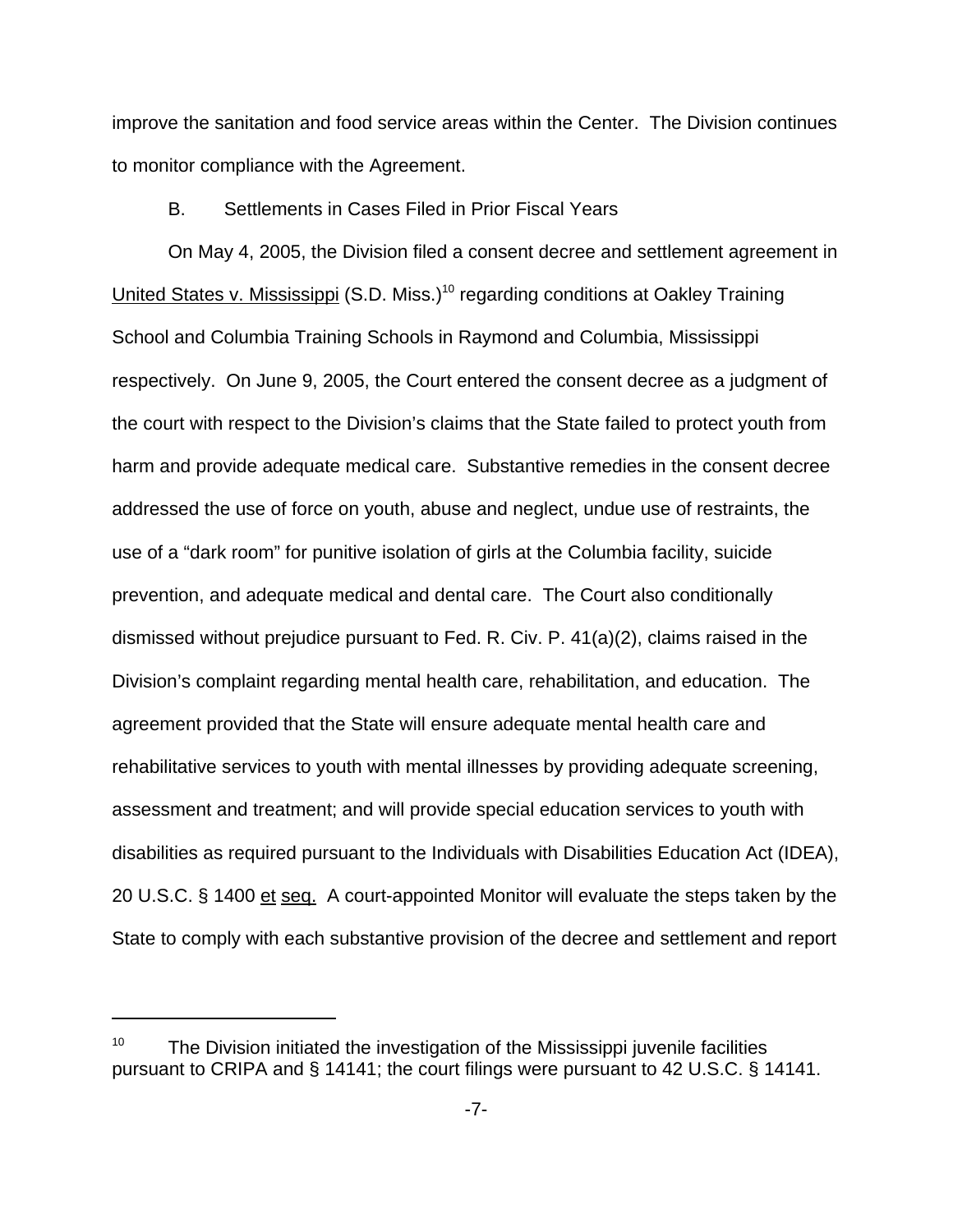findings to the Court and the parties. The Division is continuing to review the progress the State is making toward compliance with the terms of the agreements.

C. Out of Court Settlements Addressing Deficiencies Identified by CRIPA Investigations

1. On October 25, 2004, the Division entered into a settlement agreement with Santa Fe County, New Mexico regarding conditions of confinement at the Santa Fe County Adult Detention Center. The agreement requires the County to assure the safety of inmates in its custody by: improved staff training and supervision, adequate medical and mental health services including prompt screening, assessment and treatment; effective suicide prevention; and development and implementation of adequate correctional policies and procedures to ensure safety of inmates. The Division is continuing to monitor compliance with the agreement.

2. On November 8, 2004, the Division signed an agreement regarding the Nashville Metropolitan Bordeaux Hospital, in Nashville, Tennessee regarding the care and treatment of residents. The agreement addressed the need for improvements in the protection of the residents from harm; staff training; medical and mental health care; nutrition, diets and mealtime assistance; ongoing activities that assist each resident in attaining and maintaining functional skills; appropriate use of restraints, and services in the most integrated setting appropriate to individual resident needs. After the Division determined that the Hospital had achieved substantial compliance with the agreement, it closed the investigation on June 20, 2005.

3. On January 5, 2005, the Division signed an agreement with the State of Michigan regarding the conditions at the W.J. Maxey Training School in Whitmore

-8-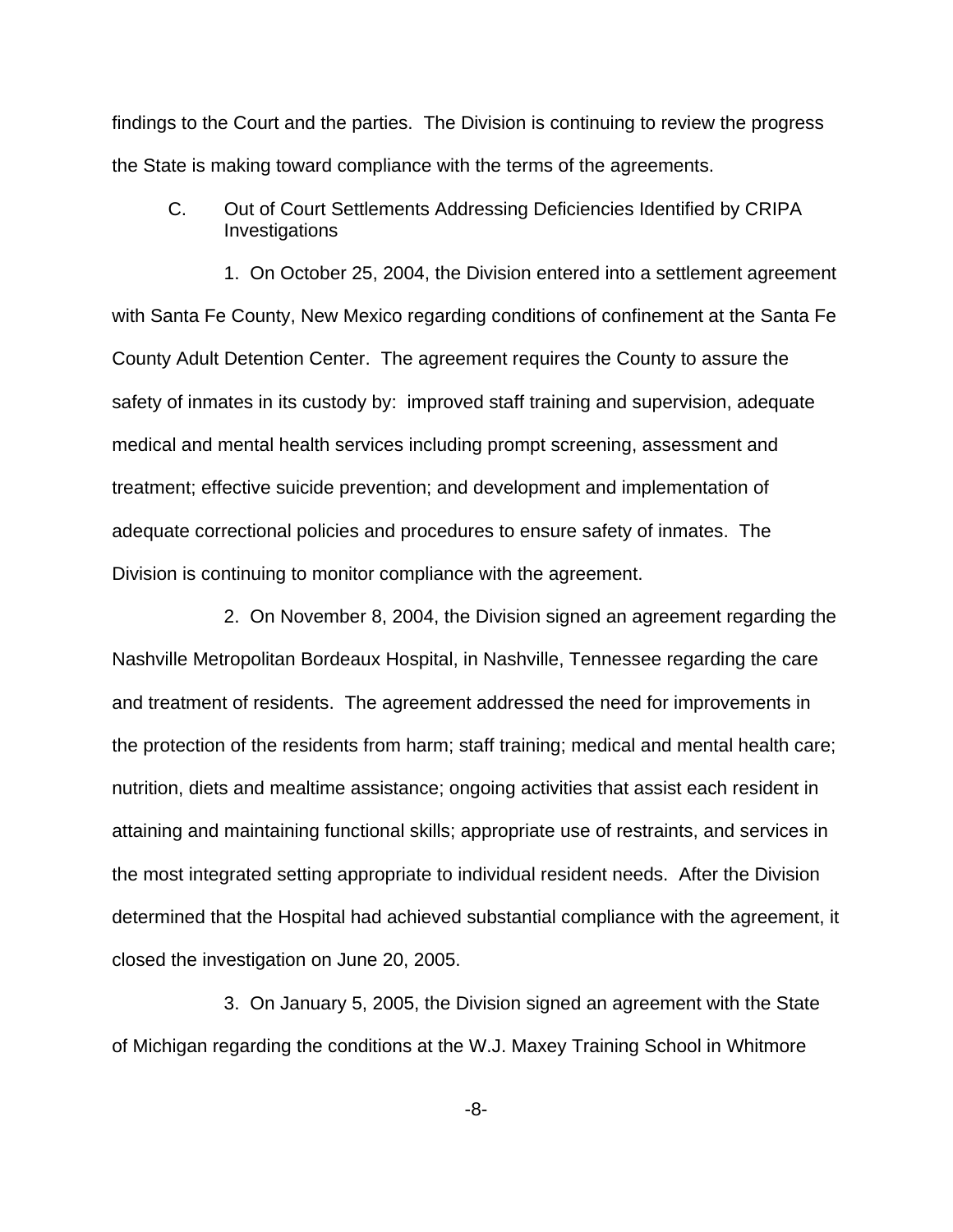Lake, Michigan. The agreement requires the State to provide the youth at the facility with a reasonably safe living environment, adequate protection from harm; adequate medical and mental health services; special education; and appropriate use of restraint and isolation. The Division is continuing to monitor compliance with the agreement.

#### **III. Prison Litigation Reform Act**

The Prison Litigation Reform Act (PLRA), 18 U.S.C. § 3626, which was enacted on April 26, 1996, covers prospective relief in prisons, jails, and juvenile justice facilities. The Division has defended the constitutionality of the PLRA and has incorporated the PLRA's requirements in the remedies it seeks regarding improvements in correctional facilities. For example, as referenced above, the consent decree filed in United States v. Mississippi (S.D. Miss.) on June 9, 2005, is PLRA compliant in that it contains the requisite admission of liability and requires only the minimum remedial measures needed to correct constitutional violations in the areas of protection from harm, medical and mental health care.

## **IV. Compliance Evaluations**

During fiscal year 2005, the Division monitored defendants' compliance with CRIPA consent decrees, settlement agreements, and court orders designed to remedy unlawful conditions in publicly operated facilities throughout the United States. These facilities are:

A. Facilities for persons with developmental disabilities: Southbury Training School (United States v. Connecticut (D. Conn.)); Embreeville Center (United States v.

-9-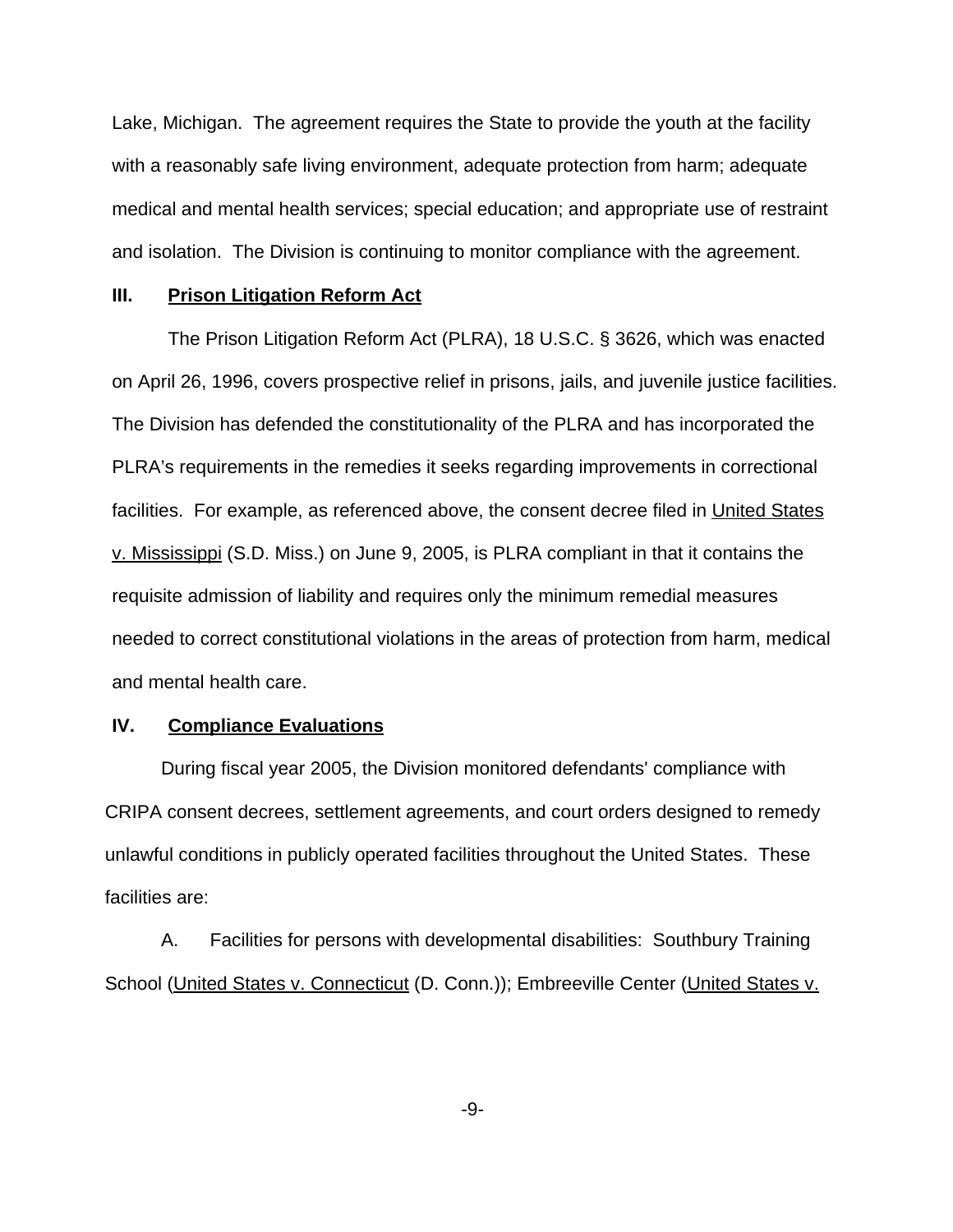Pennsylvania (E.D. Pa.));<sup>11</sup> Arlington Developmental Center (United States v. Tennessee (W.D. Tenn.)); Clover Bottom Developmental Center, Greene Valley Developmental Center, and Harold Jordan Center (United States v. Tennessee (M.D. Tenn.)); Southern Wisconsin Developmental Center and Central Wisconsin Developmental Center (United States v. Wisconsin (W.D. Wis.)); Centro de Servicios Multiples Rosario Bellber (United States v. Commonwealth of Puerto Rico (D. P. R.)); Ft. Wayne Developmental Center and Muscatatuck Developmental Center (United States v. Indiana (S.D. Ind.)); Pinecrest Developmental Center and Hammond Developmental Center (United States v. State of Louisiana (E.D., La.); New Lisbon Developmental Center (United States v. State of New Jersey (D. N.J.)); and Oakwood Communities, Kentucky (2004 Settlement Agreement); Glenwood Resource Center and Woodward Resource Center (United States v. Iowa (S.D. Iowa)).

B. Facilities for persons with mental illness: community mental health treatment services in Hawaii (United States v. Hawaii (D. Haw.)); Guam Adult Mental Health Unit (United States v. Territory of Guam (D. Guam)); and Memphis Mental Health Institute (United States v. Tennessee (W.D. Tenn.)).

C. Nursing Homes: Bergen Regional Medical Center, (2002 Settlement Agreement); Nim Henson Geriatric Center (United States v. Breathitt County, Kentucky (E.D. Ky.)); and Banks-Jackson-Commerce Medical Center in Commerce, Georgia (2004 Settlement); Nashville Metropolitan Bordeaux Hospital in Nashville, Tennessee (2005

 $11$  Embreeville Center closed during fiscal year 1998 but, under the terms of the consent decree, the Division continued to monitor conditions in community placements of former Embreeville residents throughout fiscal year 2004 and until January 2005 when the case was dismissed by the district court.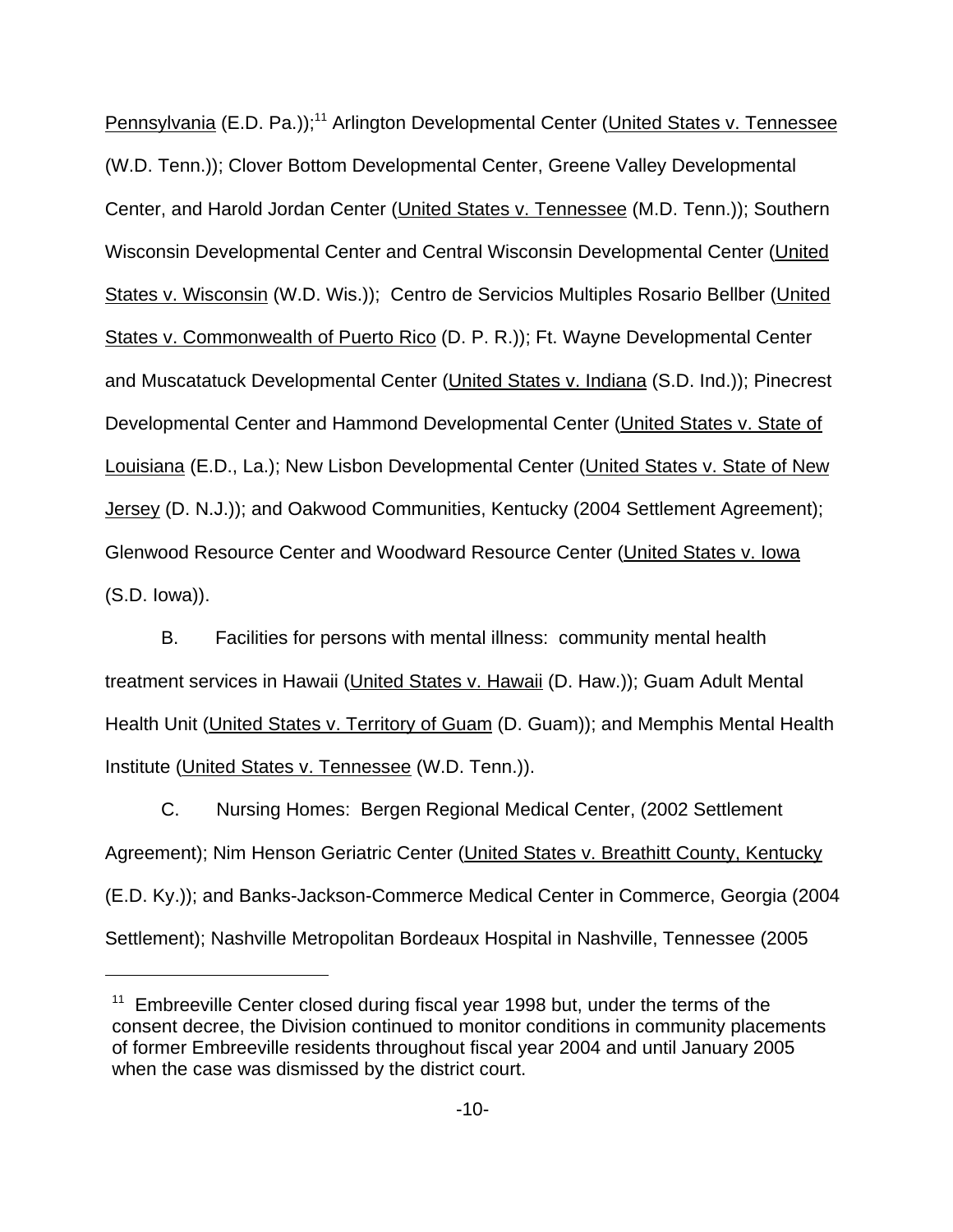Settlement); Reginald P. White Nursing Facility (United States v. Mississippi (S.D. Miss.)); Mercer County Geriatric Center (United States v. Mercer County, New Jersey (D. N.J.)).

D. Juvenile justice facilities:<sup>12</sup> 30 juvenile justice facilities in Georgia (United States v. State of Georgia (N.D. Ga.)); Essex County Juvenile Detention Center (United States v. Essex County (D. N. J.)); 15 juvenile justice facilities in Puerto Rico (United States v. Commonwealth of Puerto Rico (D. P. R.)); Kagman Youth Facility (United States v. Commonwealth of the Northern Mariana Islands (D. N. Mar. I.)); Jetson Juvenile Correctional Facility and Swanson Juvenile Correctional Facility (United States v. Louisiana (M.D. La.)); Alexander Youth Services Center (United States v. Arkansas (E.D. Ark.)); Nevada Youth Training Center (2004 Settlement Agreement); Central Juvenile Hall, Los Padrinos Juvenile Hall, and Barry J. Nidorf Juvenile Hall, California (2004 Settlement Agreement); and Adobe Mountain School, Black Canyon School, and Catalina Mountain School (United States v. State of Arizona (D. Ariz.)); Maxey Training School in Lake Whitmore, Michigan (2005 Settlement); Oakley Training School and Columbia Training School (United States v. Mississippi (S.D. Miss.)); Charles H. Hickey Jr. School and Cheltenham Youth Facility (United States v. Maryland (D. Md.)).

E. Jails: Hagatna Detention Center and Fibrebond Detention Facility (United States v. Territory of Guam (D. Guam)); Harrison County Jail (United States v. Harrison County (S.D. Miss.)); Simpson County Jail (Rainier and United States v. Jones (S.D. Miss.)); Sunflower County Jail (United States v. Sunflower County (S.D. Miss.)); four jails

 $12$  With respect to juvenile justice, the Division has concurrent jurisdiction to conduct investigations and cases pursuant to 42 U.S.C. § 14141.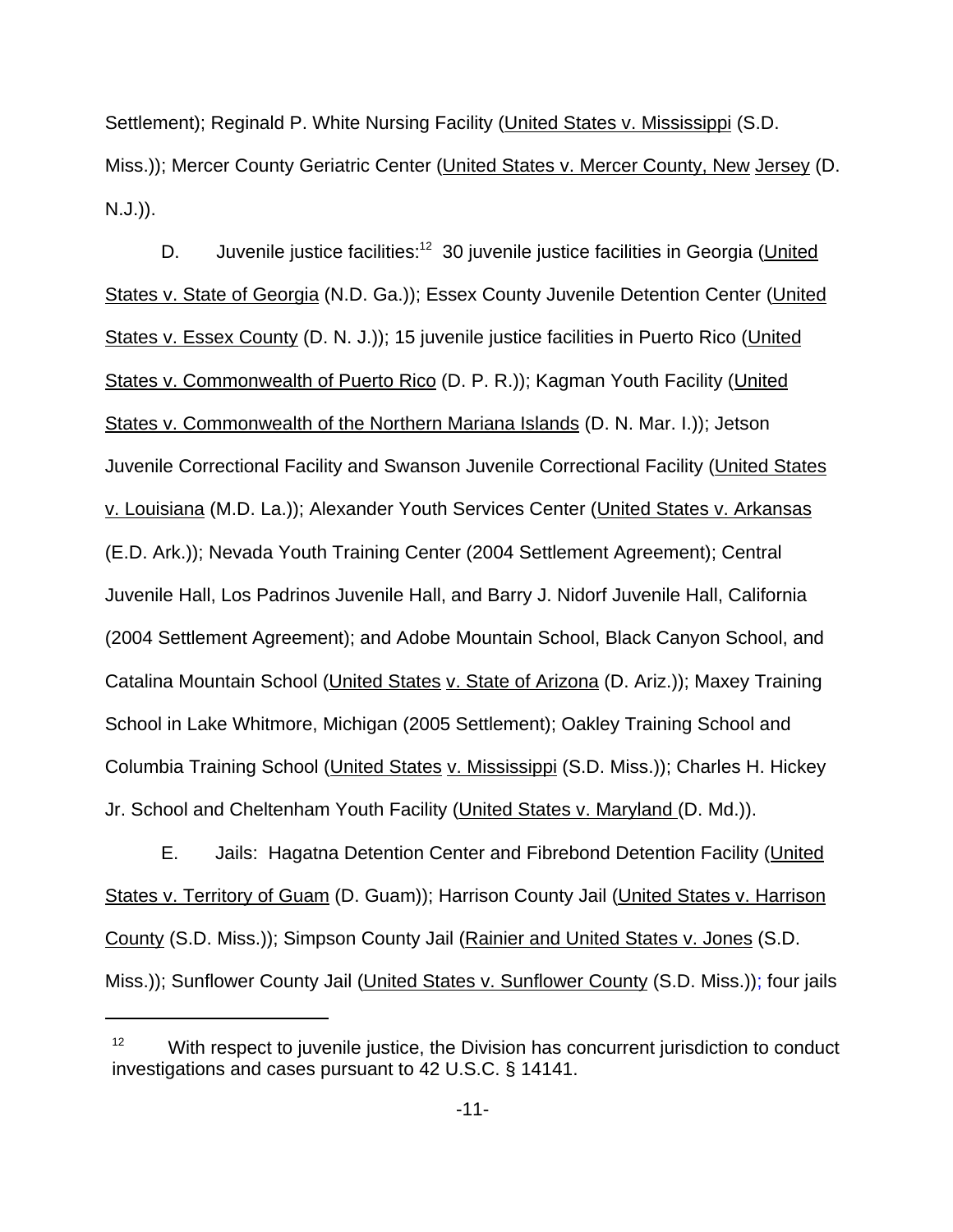in the Northern Mariana Islands (United States v. Commonwealth of the Northern Mariana Islands (D. N. Mar. I.)); Muscogee County Jail (United States v. Columbus Consolidated City/County Government (M.D. Ga.)); Morgan County Jail and Sheriff's Department (United States v. Morgan County, Tennessee (E.D. Tenn.)); McCracken County Regional Jail (United States v. McCracken County, Kentucky (W.D. Ky.)); Nassau County Correctional Center (United States v. Nassau County, New York (E.D. N.Y.)); Shelby County Jail (United States v. Shelby County, Tennessee (W.D. Tenn.)); eight jails in Los Angeles County, California (2002 Settlement Agreement); Wicomico County Detention Center, Maryland (2004 Settlement Agreement); Santa Fe County Adult Detention Center (2004 Agreement); and LeFlore County Detention Center (United States v. LeFlore County, Oklahoma.(E.D. Okla.)).

F. Prisons: Guam Adult Correctional Facility (United States v. Territory of Guam (D. Guam)); Montana State Prison (United States v. Montana (D. Mont.)); Golden Grove Correctional and Adult Detention Facility (United States v. Territory of the Virgin Islands (D. V.I.)); Saipan Prison Complex (United States v. Commonwealth of the Northern Mariana Islands (D. N. Mar. I.)); Wyoming State Penitentiary (United States v. State of Wyoming (D. Wyo.)); and McPherson Correctional Facility and Grimes Correctional Facility, Arkansas (2004 Settlement Agreement).

G. Other Facilities: New Mexico School for the Visually Handicapped (United States v. New Mexico (D. N. Mex.)).

## **V. Enforcement Activities**

As described above (at p. 6), the Division filed a complaint and a settlement agreement in United States v. State of Maryland (D. Md.) alleging a pattern and practice

-12-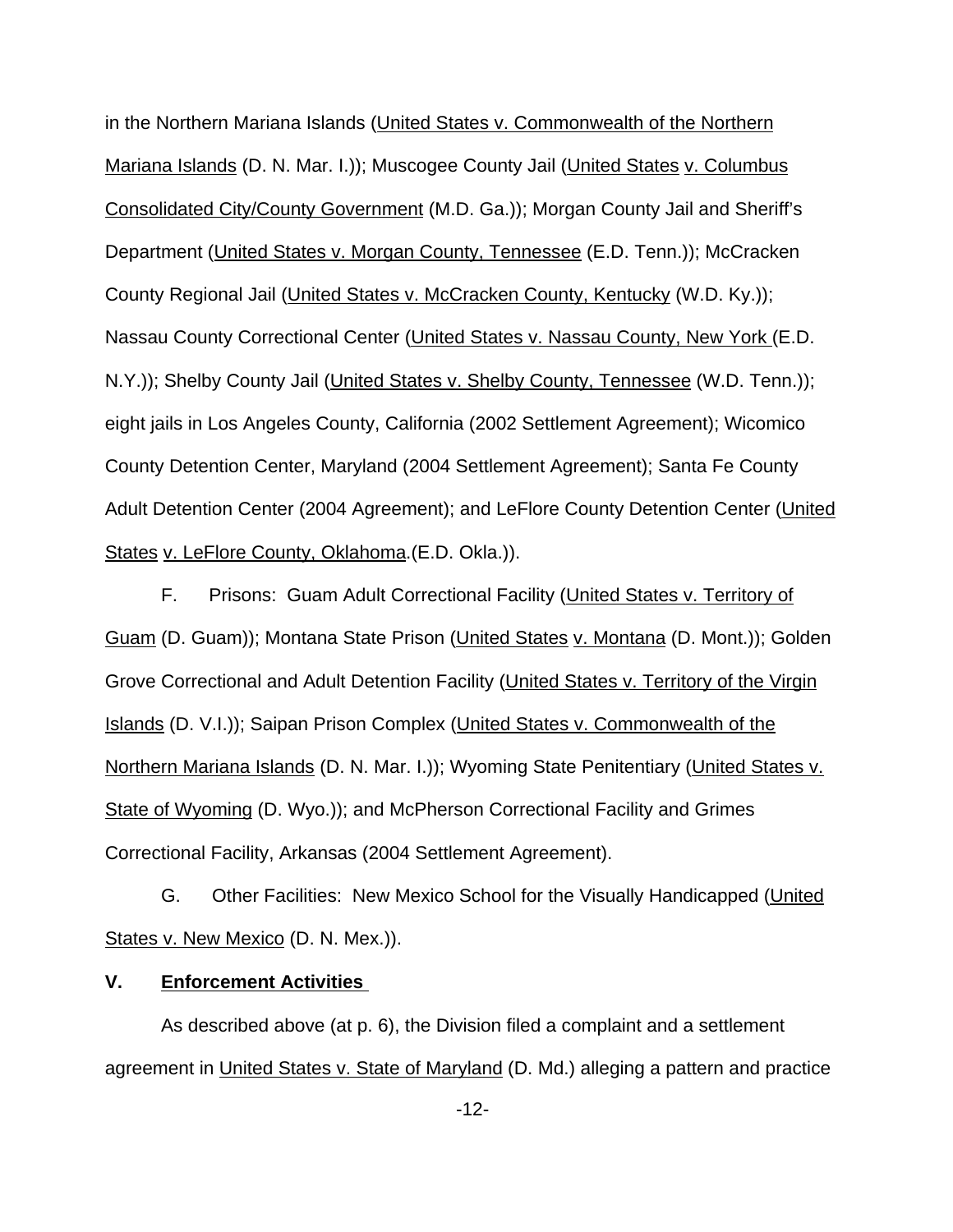of unconstitutional conditions at Charles H. Hickey Jr. School in Baltimore, Maryland and the Cheltenham Youth Facility in Cheltenham, Maryland. The Division's investigation revealed substantial civil rights violations at both facilities, including a shocking level of staff assaults. The investigation found physical assault and neglect by both staff and other youths, resulting in serious physical harm including eye injuries, a broken jaw, and significant head wounds. The Division also found that basic services, such as medical care, mental health care, and suicide prevention measures, do not satisfy even minimal constitutional standards. The settlement agreement required the State to remedy the noted deficiencies, as well as to provide adequate medical/mental health and substance abuse treatment services. It also required the State to ensure adequate special education services to students with disabilities. The Division continues to monitor compliance with the settlement.

# **VI. Termination of CRIPA Consent Decrees and Partial Dismissals of Complaints**

When jurisdictions comply with settlement agreements or court orders and correct unlawful conditions in the institution, the Division joins with defendants to dismiss the underlying action. During fiscal year 2005, the Division joined with defendants to seek dismissal of all claims regarding the Hawaii State Hospital in United States v. Hawaii (D. Hi.); all claims regarding the Embreeville Center in United States v. Pennsylvania (E.D. Pa.); and all claims regarding the Pilgrim Psychiatric Center in United States v. New York (E. D. N.Y.).

### VII. New CRIPA Investigations

-13-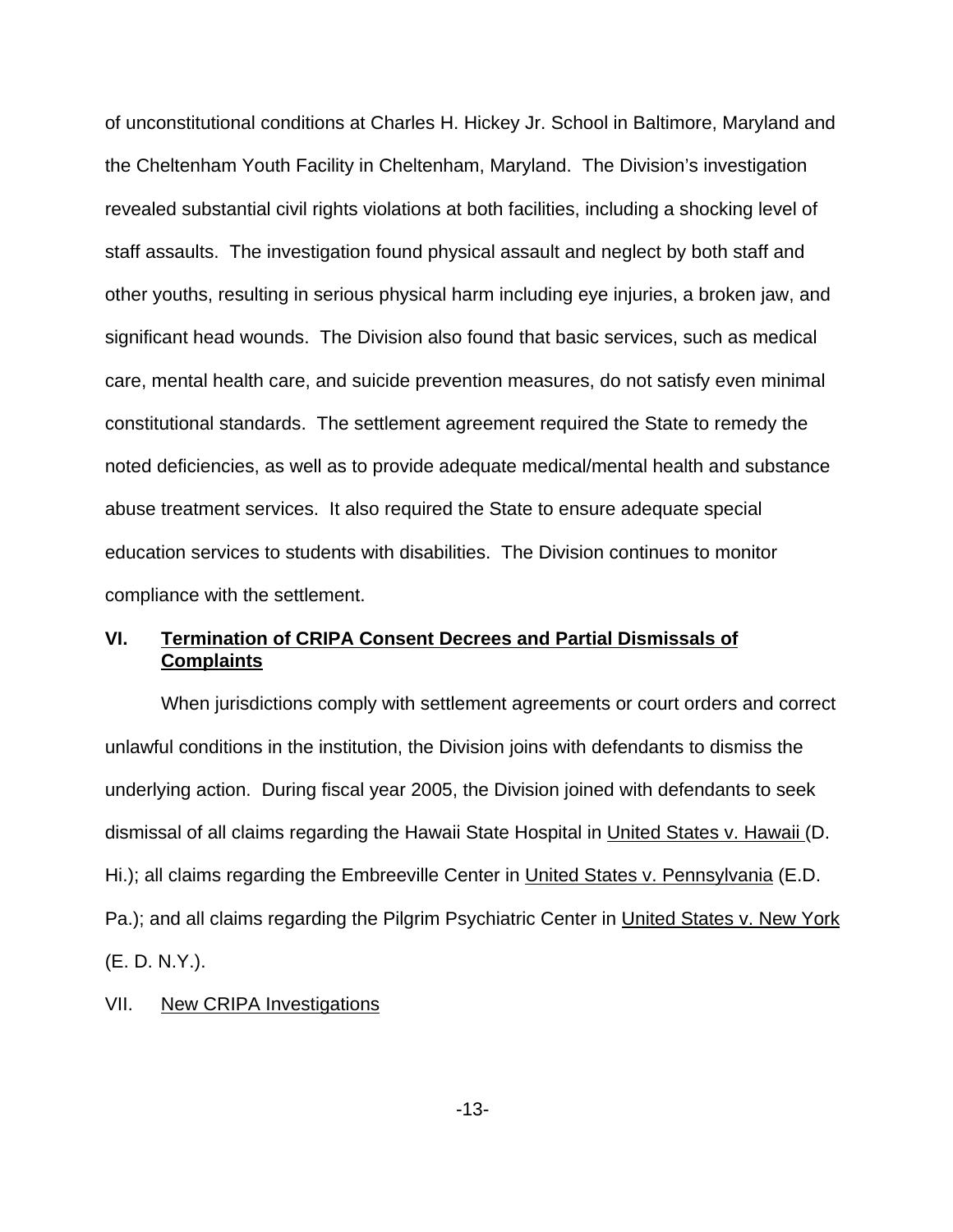The Division initiated 11 CRIPA investigations during fiscal year 2005. These new investigations involved the following facilities:

- ! Atascadero State Hospital, California;
- Sebastian County Adult Detention Center, Arkansas;
- Lubbock State School, Texas;
- St. Elizabeth Hospital, District of Columbia;
- Scioto Juvenile Correctional Facility, Ohio;
- Taycheedah Correctional Institution, Wisconsin;
- Marion Juvenile Correctional Facility, Ohio;
- ! Ft. Bayard Medical Center, New Mexico;
- Oahu Community Correctional Center, Hawaii;
- Bellefontaine Developmental Center, Missouri; and,
- **Baltimore City Juvenile Justice Center, Maryland.**

# **VIII. Findings Letters**

During the fiscal year, the Division issued 9 written findings letters<sup>13</sup> regarding 9

facilities, setting forth the results of its investigations, pursuant to Section 4 of CRIPA, 42

U.S.C. § 1997b, including:

- ! Woodbridge Developmental Center, New Jersey;
- Grant County Detention Center, Kentucky;
- L.E. Rader Center, Oklahoma;
- Napa State Hospital, California;

 $13$  The full text of these findings letters may be found at the Division's website at http://www.usdoj.gov/crt/split/index.html.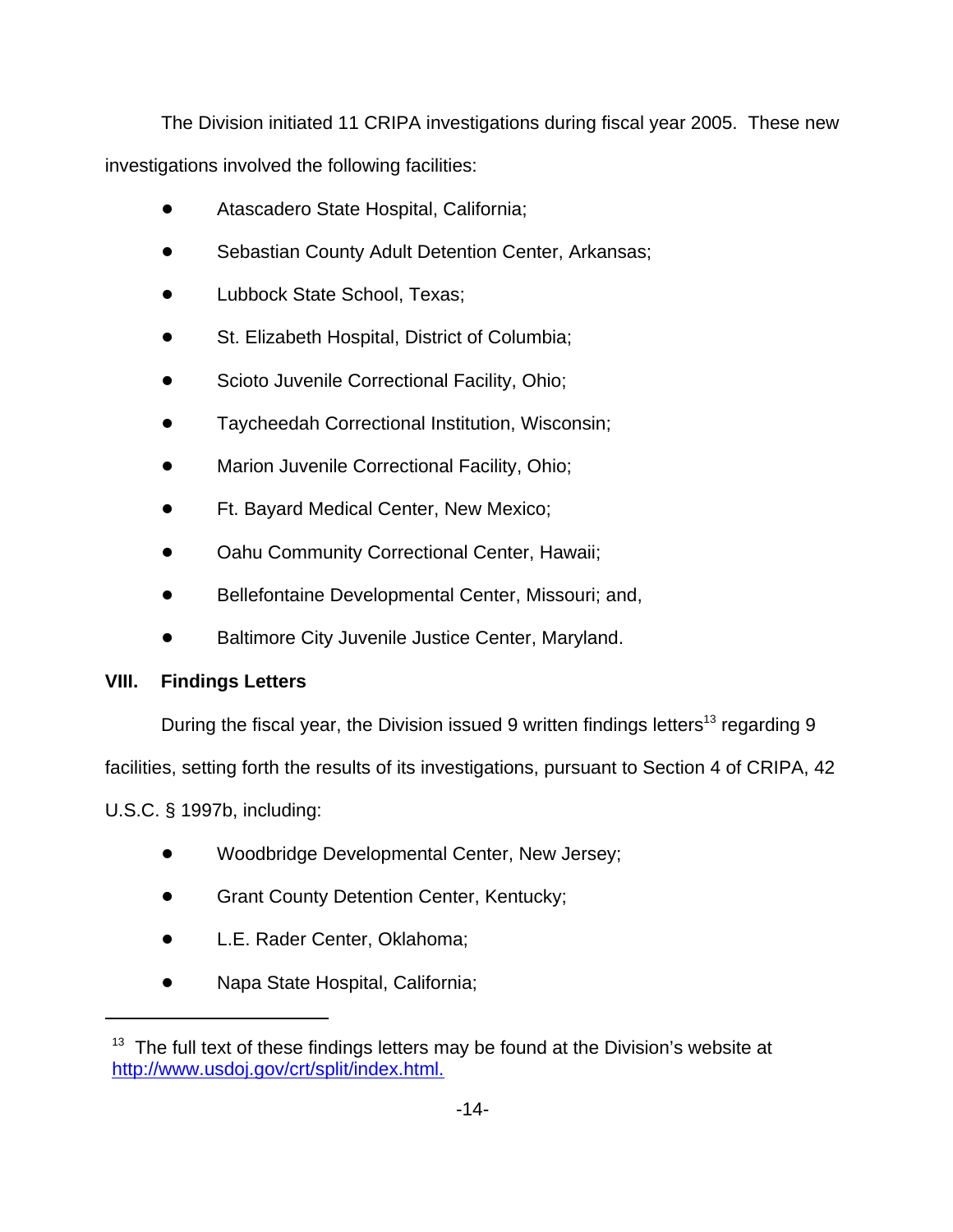- Vermont State Hospital, Vermont;
- Hawaii Juvenile Correctional Facility, Hawaii;
- ! Logansport Juvenile Intake/Diagnostic Facility, Indiana;
- South Bend Juvenile Correctional Facility, Indiana; and,
- Plainfield Juvenile Correctional Facility, Indiana.

In these investigations, the Division made significant findings of constitutional deficiencies.For example, the Division's investigations of state juvenile justice facilities revealed that facility staff use excessive use of force to harm youth; staff engaged in inappropriate sexual relationships with incarcerated youth; and that youth-on-youth violence occurs on an almost daily basis, at times resulting in injuries which require hospitalization. The Division also found systematically inadequate medical and mental health care, as well as inadequate special educational services in many of the juvenile justice facilities under investigation.

The failure of a publicly operated juvenile facility to adequately supervise youth with appropriately trained correctional personnel places youth at risk of significant harm. In one facility investigated in fiscal year 2005, staff was unable to act to save a life. In this instance, one female youth attempted to kill herself by using a bra to hang herself from a bunkbed; a guard arrived at the cell, but became frightened and dropped his keys–-a second youth then grabbed the keys, unlocked the door to the cell, and lifted up the unconscious youth so that pressure would be relieved on her neck. At the same time, on the same unit, another girl attempted suicide by tying a sheet around her neck and suspending it from a pole in her cell. The guard who discovered this suicide attempt was also assisted by another youth in removing the noose. We learned that the second

-15-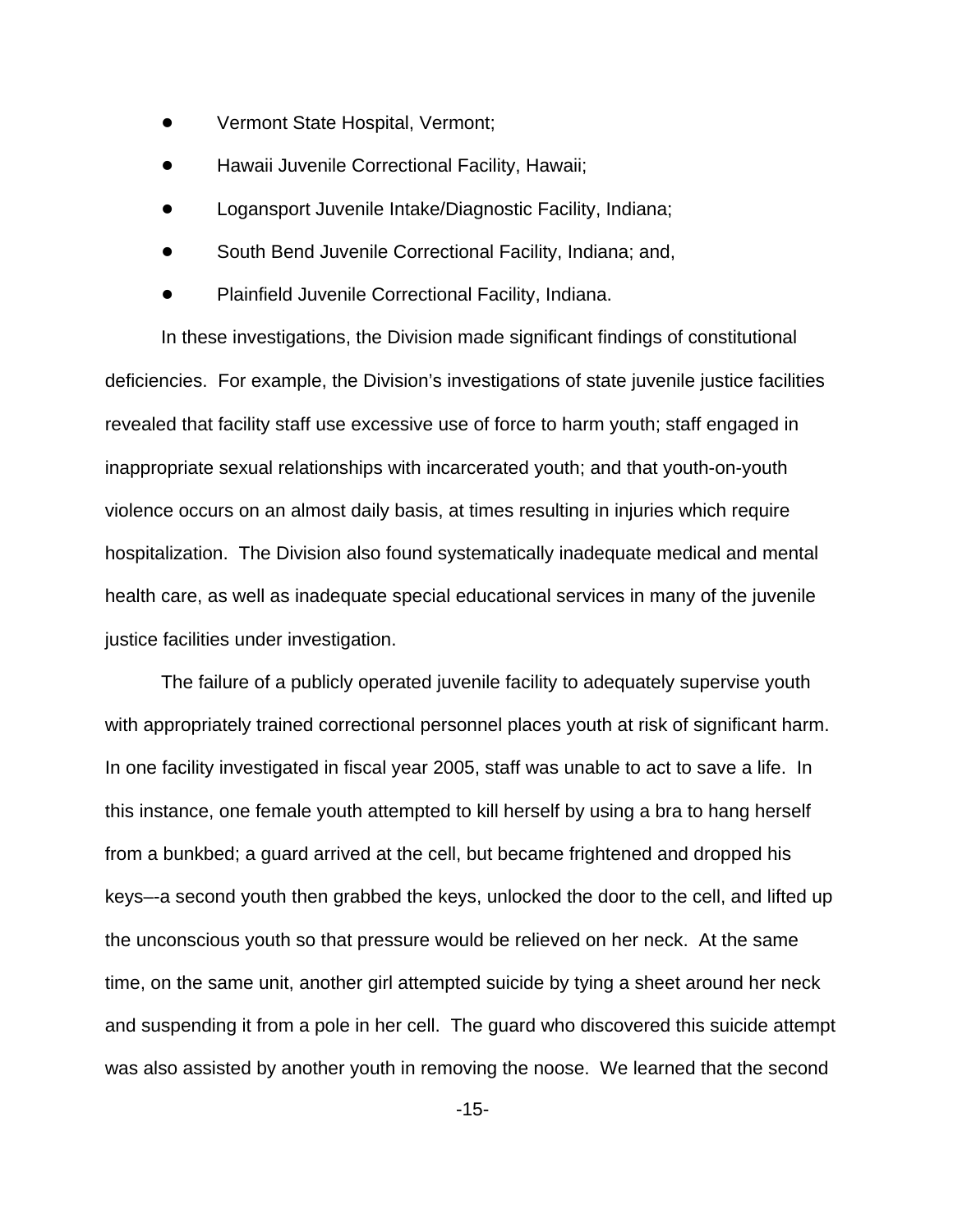victim had cut herself 21 times earlier that day with a bra wire and had further attempted suicide two days earlier by cutting her wrist with a razor. Even with a recent history of self-harm, the facility did not provide adequate supervision. We also found that other youth at this facility use staples, toothpicks, plastic cups and pieces of broken tiles to cut into their faces, arms and legs, with full awareness of the staff charged with keeping youth safe. In all of these instances, staff were unable to appropriately handle the exigencies associated with youth with mental health issues.

In another investigation, completed during the fiscal year, we found that sexual activity among youth at another state operated juvenile justice facility is rampant. In one example, the facility documented incidents of overt sexual behavior involving over 20 youths on the same unit over the course of several months, occurring in movement lines, dayrooms, restrooms, recreation area, and a storage closet. Moreover, we noted the age and size disparity between many of the youths involved. Many males as young as 13 years old were involved in overt sexual activity with youths as old as 16 years; youths weighing under 70 pounds engaged in sexual acts with youths who outweighed them by more than one hundred pounds. Our findings indicate that the most glaring reason for the frequency of such behaviors is that the facility fails to provide sufficient staff to supervise the youth.

At a mental health facility we found that staff often fail to intervene with violent patients because the staff are afraid. In one example, a patient stabbed another in the face and back with an 11-inch "shank" made from an antenna. Four days earlier, the victim had told staff that he feared that he would be attacked. The State's regulatory agency concluded that the facility had failed to investigate the source or nature of the

-16-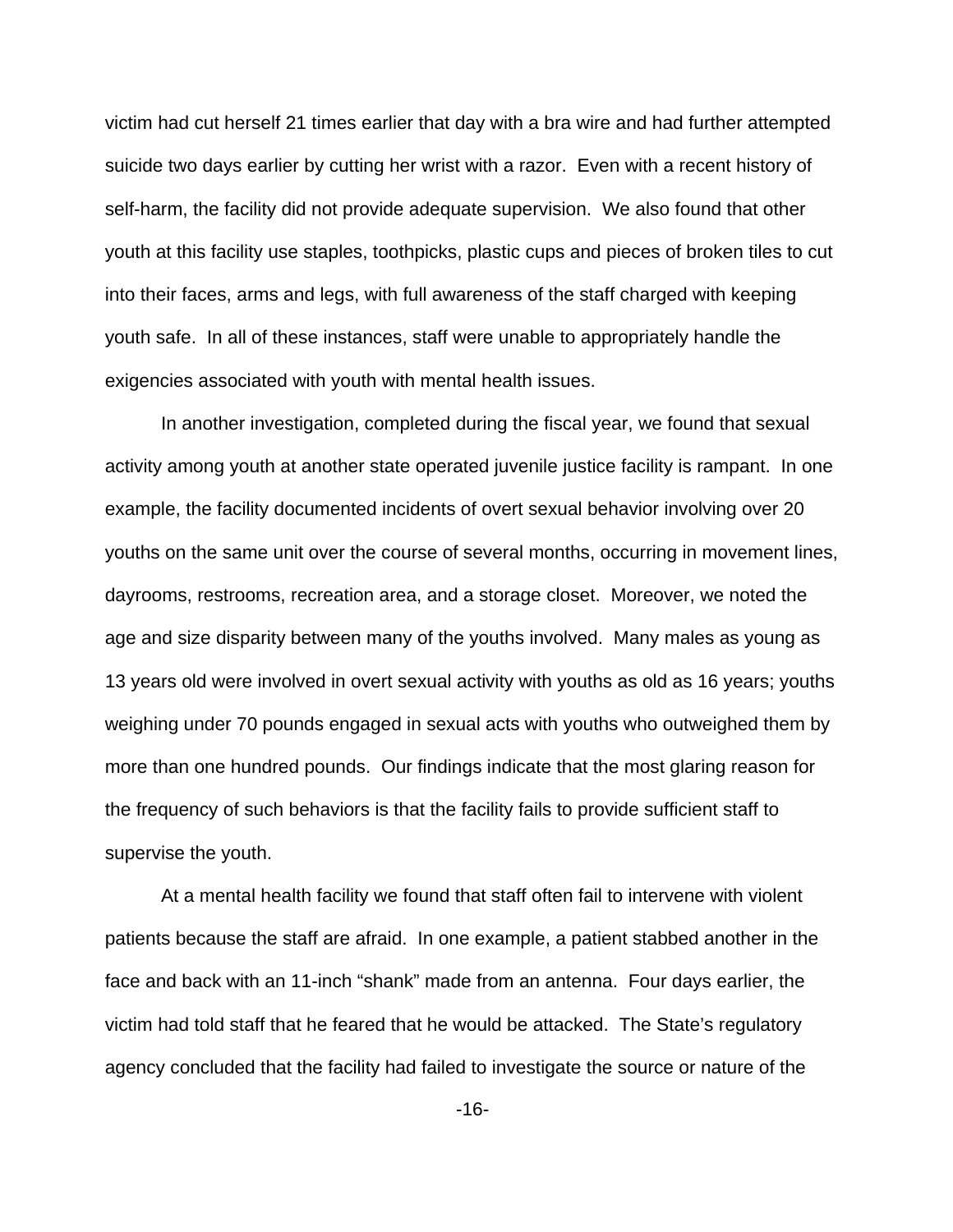threat identified by the victim, and it imposed a treble fine on the facility for its failure to protect the victim.

As envisioned by Congress, enforcement of CRIPA continues to identify egregious and flagrant conditions which subjects residents of publicly operated institutions to grievous harm.

# **IX. Investigation Closures**

During the fiscal year, the Division closed investigations of 9 facilities. The Division determined that conditions had substantially improved and closed the investigations of 7 facilities, including:

- Yavapai County Jails (2), Arizona;
- ! Bradley Healthcare and Rehabilitation Center, Tennessee;
- Bergen Regional Medical Center, New Jersey;
- Women's Eastern Reception and Diagnostic Center, Missouri;
- ! Nashville Metropolitan Bordeaux Hospital and Skilled Nursing Facility, Tennessee; and,
- Holly Center, Maryland.

Two additional investigations were terminated when the facilities were closed by their operators: Baxter County Nursing Home in Mountain Home, Arkansas and New Castle State Developmental Center in New Castle, Indiana.

# **X. New Freedom Initiative**

The Division also enforces Title II of the Americans with Disabilities Act, 42 U.S.C. § 12131 et seq., and its implementing regulations 28 C.F.R.¶ 35.130(d), to ensure that public officials operating healthcare facilities are taking adequate steps to provide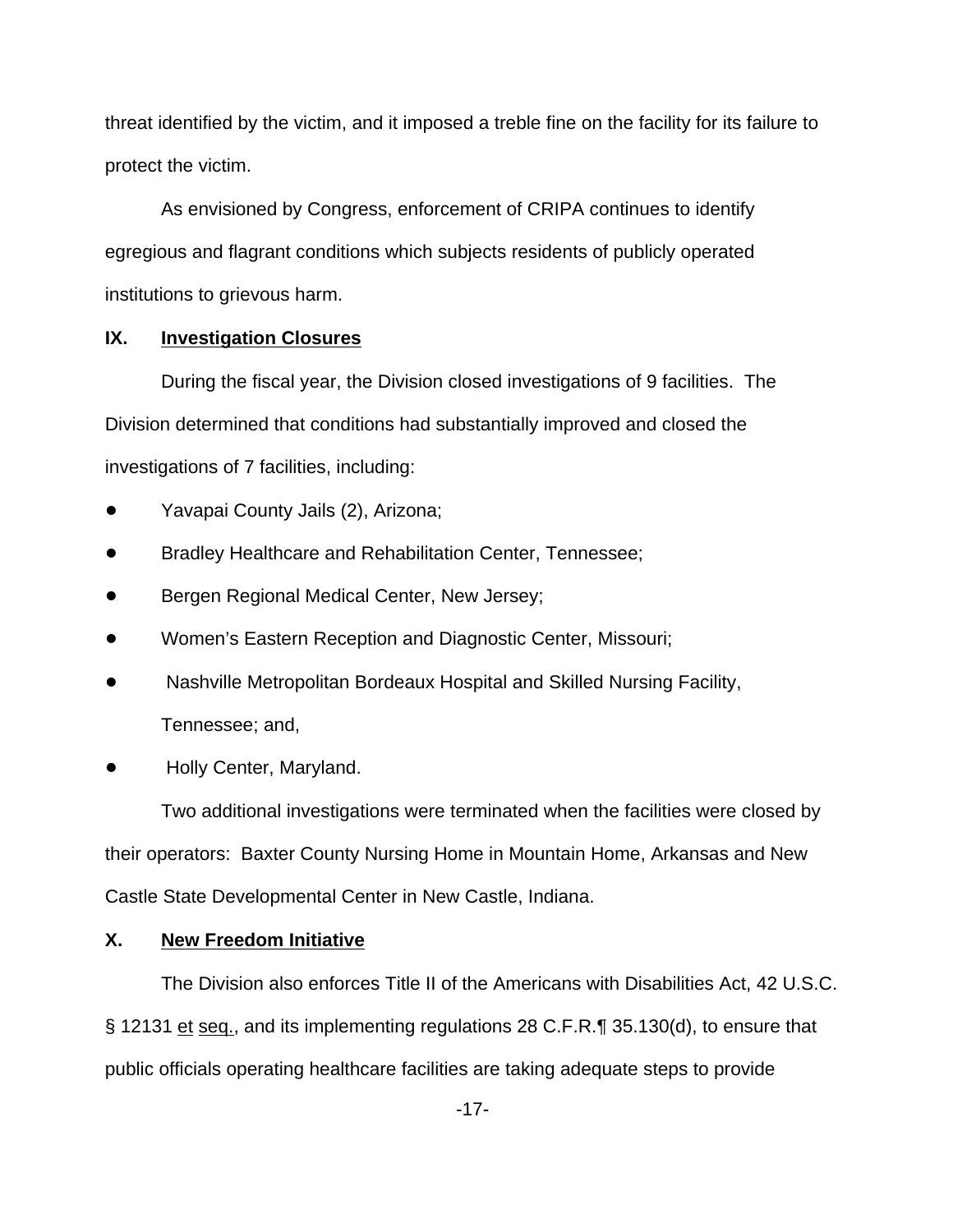services to residents in the most integrated setting appropriate to their needs. In June 2001, President George W. Bush announced the New Freedom Initiative which set as a high priority for this Administration efforts to remove barriers to community placement for persons with disabilities. The executive order, "Community-based Alternatives for Individuals with Disabilities,"14 emphasized that unjustified isolation or segregation of qualified individuals with disabilities in institutions is a form of prohibited discrimination, and that the United States seeks to ensure that America's community-based programs effectively foster independence and participation in the community. As part of the mandate to fully enforce Title II of the Americans with Disabilities Act, the Division took steps to secure increased access to residential, day, and vocational services where appropriate in fiscal year 2005 in the following facilities:

- Woodbridge Developmental Center, New Jersey;
- Reginald P. White Nursing Facility, Mississippi;
- ! Glenwood and Woodward Resource Centers, Iowa;
- Mercer Geriatric Center, New Jersey;
- Lubbock State School, Texas;
- ! Ft. Bayard Medical Center, New Mexico; and,
- St. Elizabeth Hospital, District of Columbia.

The Division is monitoring community placements or the community systems for persons with developmental disabilities in a number of states, including the District of

<sup>14</sup> Exec. Order No. 13217, 66 Fed. Reg. 33155 (June 18, 2001).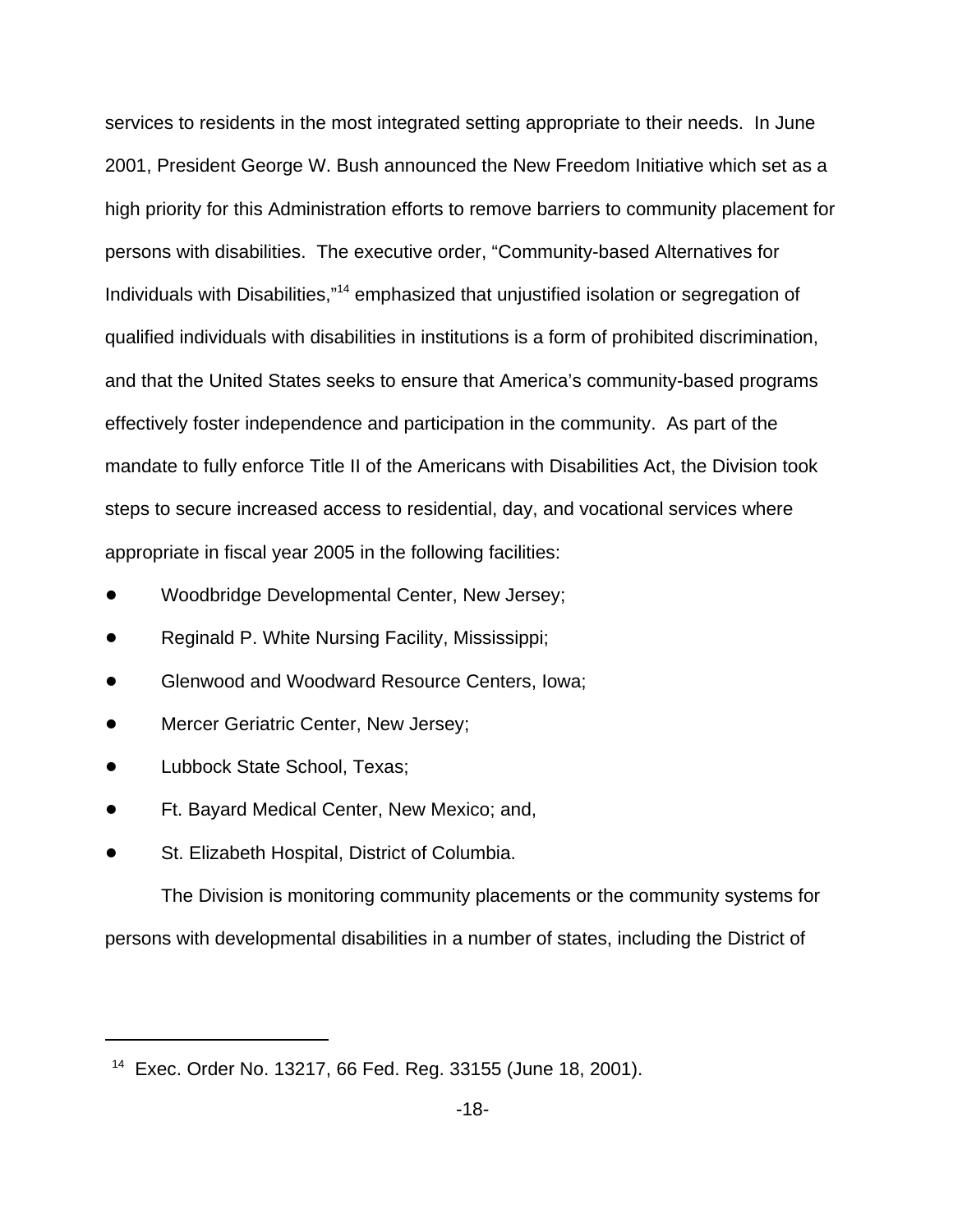Columbia (in a pre-CRIPA lawsuit), Indiana, Iowa, Pennsylvania, Puerto Rico, Tennessee, and Wisconsin, and for persons with mental illness in Hawaii.

### **XI. Technical Assistance**

Where federal financial, technical, or other assistance is available to help jurisdictions correct deficiencies, the Division advises responsible public officials of the availability of such aid and arranges for assistance, where appropriate. The Division also provides technical assistance largely through the information provided to jurisdictions by the Division's expert consultants. After the expert consultants complete on-site visits and program reviews of the subject facility, they prepare detailed reports of their findings and recommendations which provide important information to the facilities on deficient areas and possible remedies to address such deficiencies. In light of jurisdictions' cooperation, the Division routinely provides such reports to the jurisdiction. In addition, during the course of the investigatory tours, the Division's expert consultants provide helpful information to jurisdictions regarding specific aspects of their programs at no costs to the local or state government. These reports permit early intervention by local jurisdictions to remedy highlighted issues before a Findings Letter is forwarded.

In fiscal year 2005, the Division provided numerous instances of technical assistance in the process of enforcing CRIPA. For example, as part of the Division's investigation of the Banks Jackson Commerce Medical Center and Nursing Home, the Division took an expert consultant in nursing to the facility and provided technical assistance to key clinical and administrative staff regarding fall prevention, incontinence care, dementia care and programming, skin care, end-of-life planning, and illness

-19-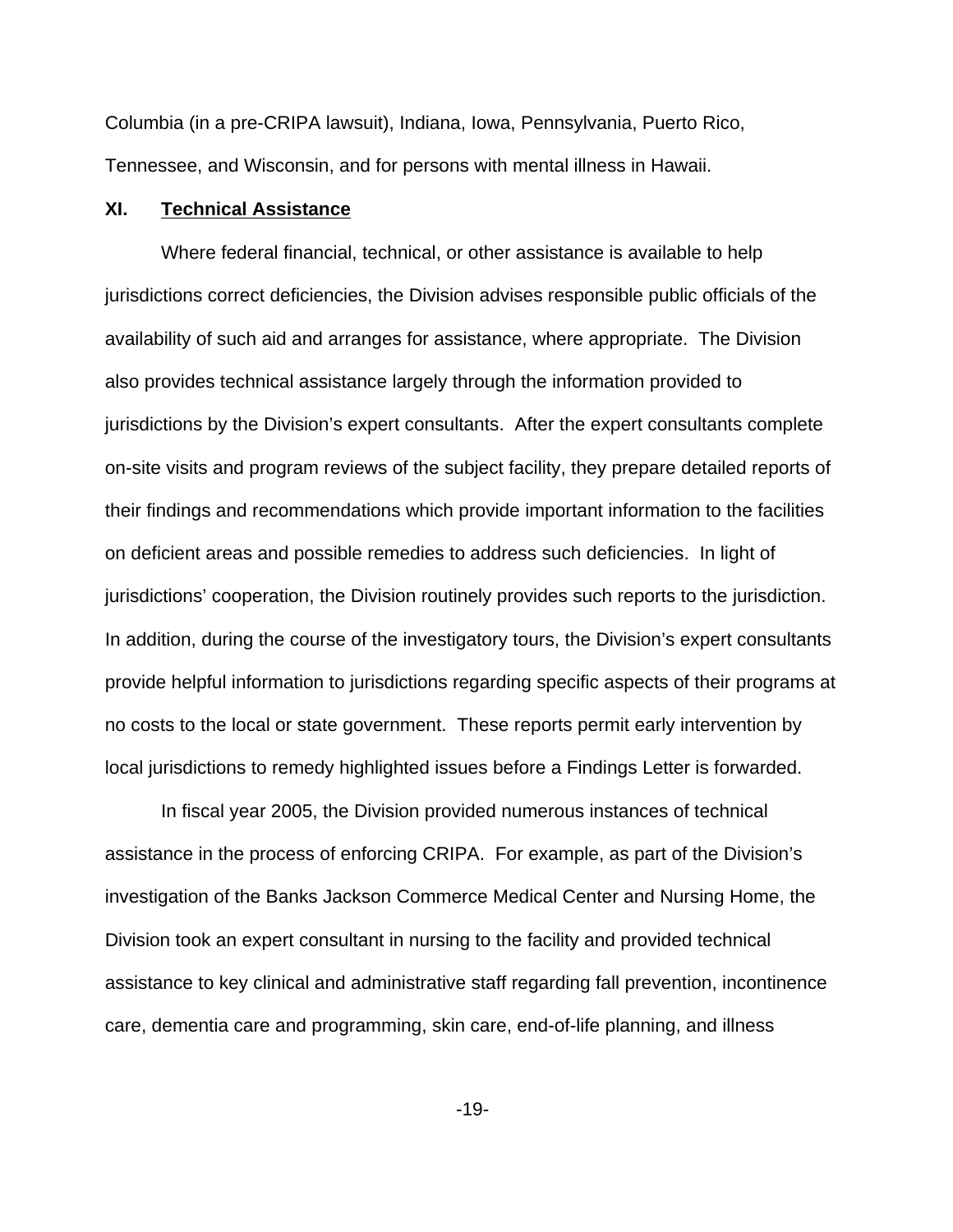detection. In addition, the consultant provided educational In materials for the facility staff to consider.

Two separate technical assistance visits were made to the LeFlore County Detention Center in Oklahoma during the fiscal year at which expert consultants shared information concerning the drafting of new corrections and sanitation policies, as well as procedures for transitioning inmates into the soon-to-open new Jail.

#### **XII. Responsiveness to Allegations of Illegal Conditions**

During fiscal year 2005, the Division reviewed allegations of unlawful conditions of confinement in public facilities from a number of sources, including individuals who live at the facilities and their relatives, former staff of facilities, advocates, concerned citizens, media reports, and referrals from within the Division and other federal agencies. The Division received over 5,000 CRIPA-related citizen letters and hundreds of CRIPArelated telephone complaints during the fiscal year. In addition, the Division responded to over 130 CRIPA-related inquiries from Congress and the White House.

The Division prioritized these allegations by focusing on facilities where allegations revealed systemic, serious deficiencies. In particular, with regard to facilities for persons with mental illness or developmental disabilities and nursing homes, the Division focused on allegations of abuse and neglect; adequacy of medical and mental health care; use of restraints and seclusion; and services to institutionalized persons in the most integrated setting appropriate to meet their needs as required by Title II of the Americans with Disabilities Act and its implementing regulations, 42 U.S. C. §§ 12132 et seq.; 28 C.F.R. § 35.130(d). With regard to juvenile justice facilities, the Division focused on allegations of abuse, adequacy of mental health and medical care, and provision of

-20-